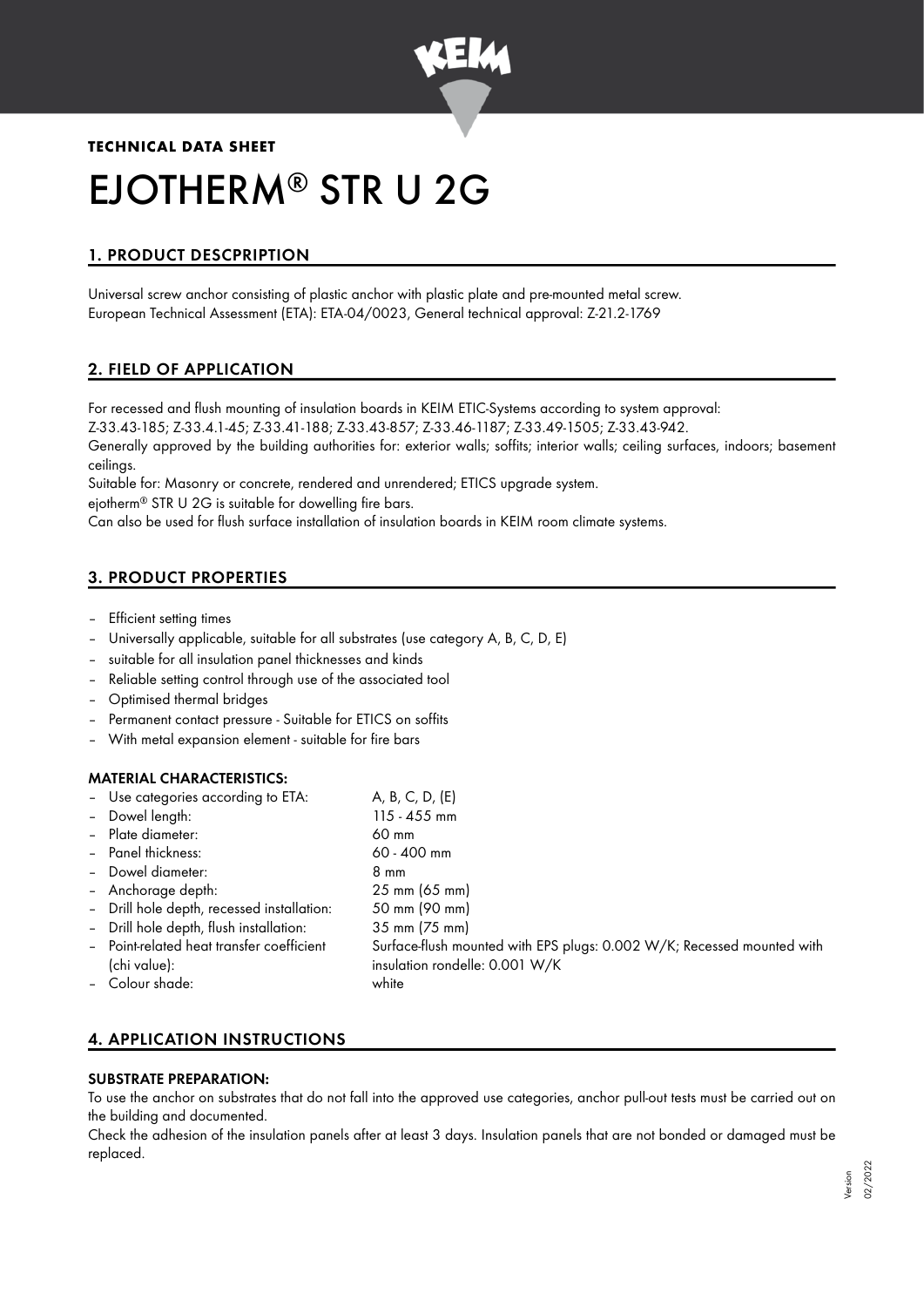#### APPLICATION CONDITIONS:

Ambient and substrate temperature during application and drying from min. 0 °C to max. 40 °C. Do not apply in direct sunlight or on sun-heated substrates. Protect surfaces from direct sun, wind and rain during and after application.

#### APPLICATION:

Combinable with the anchor plates ejotherm VT 90, ejotherm VT 2G and ejotherm SBL 140 plus. The use of system-specific tools for optimal anchor installation is recommended. Countersunk installation is only possible from 100 mm insulation panel thickness.

#### DOWELING:

Anchoring is carried out in glued and dowelled ETIC systems using ETICS fasteners approved by the general building authorities or by the European authorities according to DIN EN 1991-1-4/NA. The required dowel quantity depends on the building height and the respective wind zone in which the object is located. For further information, please refer to our ETICS Technical Guide, Chapter #8, ETICS Wind Suction Loads. ejotherm® STR U 2G may also be used on sub-views: Anchoring is performed through the reinforcement mesh using ETICS fasteners approved by the general building authorities or by the European authorities. The required fastener quantity and the grid dimension depend on the insulation thickness, the building height and the respective wind zone in which the object is located. At soffits, doweling through the fabric is generally mandatory, even in only glued systems. In only glued ETIC systems, constructive anchoring with suitable ETICS anchors is permissible. In the base area, the perimeter and base insulation panels can additionally be mechanically fastened with ETICS fasteners approved by the building authorities. The minimum number of fasteners is 4 fasteners /m<sup>2</sup>. In the area of the vertical structural sealing (up to 150 mm above ground level), the insulation panels must not be dowelled. The insulation panel may also be used as a basement ceiling insulation panel: Without fire protection requirements: The insulation panels may only be glued to new substrates up to a maximum weight per unit area of 15 kg/m² (including any final coating). In the case of insufficiently load-bearing substrates (old substrates) or if the permissible weight per unit area is exceeded, dowelling is carried out using ETICS anchors approved by the general building authorities or by the European authorities. Minimum number of anchors: 2 anchors per insulation board cut. With fire protection requirements: If necessary, dowel with the basement ceiling insulation screw DDS-Z and the basement ceiling insulation washer DDT. ejotherm® STR U 2G may also be used in KEIM room air conditioning systems: In the case of subsequent tiling work, the panels are additionally fastened through the mesh with suitable screw anchors and finished with another layer of Universalputz.

| <b>Dowel</b><br>length<br>[mm] | Panel<br>thickness<br>[mm] | Drill hole depth,<br>flush installation | Drill hole depth,<br>recessed<br>installation | <b>Pieces</b><br>per unit |
|--------------------------------|----------------------------|-----------------------------------------|-----------------------------------------------|---------------------------|
| 115                            | 60                         | 35 mm (75 mm)*                          |                                               | 100                       |
| 115                            | 80                         | 35 mm (75 mm)*                          |                                               | 100                       |
| 135                            | 100                        | 35 mm (75 mm)*                          | 50 mm (90 mm)*                                | 100                       |
| 155                            | 120                        | 35 mm (75 mm)*                          | 50 mm (90 mm)*                                | 100                       |
| 175                            | 140                        | 35 mm (75 mm)*                          | 50 mm (90 mm)*                                | 100                       |
| 195                            | 160                        | 35 mm (75 mm)*                          | 50 mm (90 mm)*                                | 100                       |
| 215                            | 180                        | 35 mm $(75 \text{ mm})^*$               | 50 mm (90 mm)*                                | 100                       |
| 235                            | 200                        | 35 mm (75 mm)*                          | 50 mm (90 mm)*                                | 100                       |
| 255                            | 220                        | 35 mm (75 mm)*                          | 50 mm (90 mm)*                                | 100                       |
| 275                            | 240                        | 35 mm (75 mm)*                          | 50 mm (90 mm)*                                | 100                       |
| 295                            | 260                        | 35 mm (75 mm)*                          | 50 mm (90 mm)*                                | 100                       |
| 315                            | 280                        | 35 mm (75 mm)*                          | 50 mm (90 mm)*                                | 100                       |
| 335                            | 300                        | 35 mm (75 mm)*                          | 50 mm (90 mm)*                                | 100                       |

#### 5. PACKAGING / TECHNICAL DATA

Version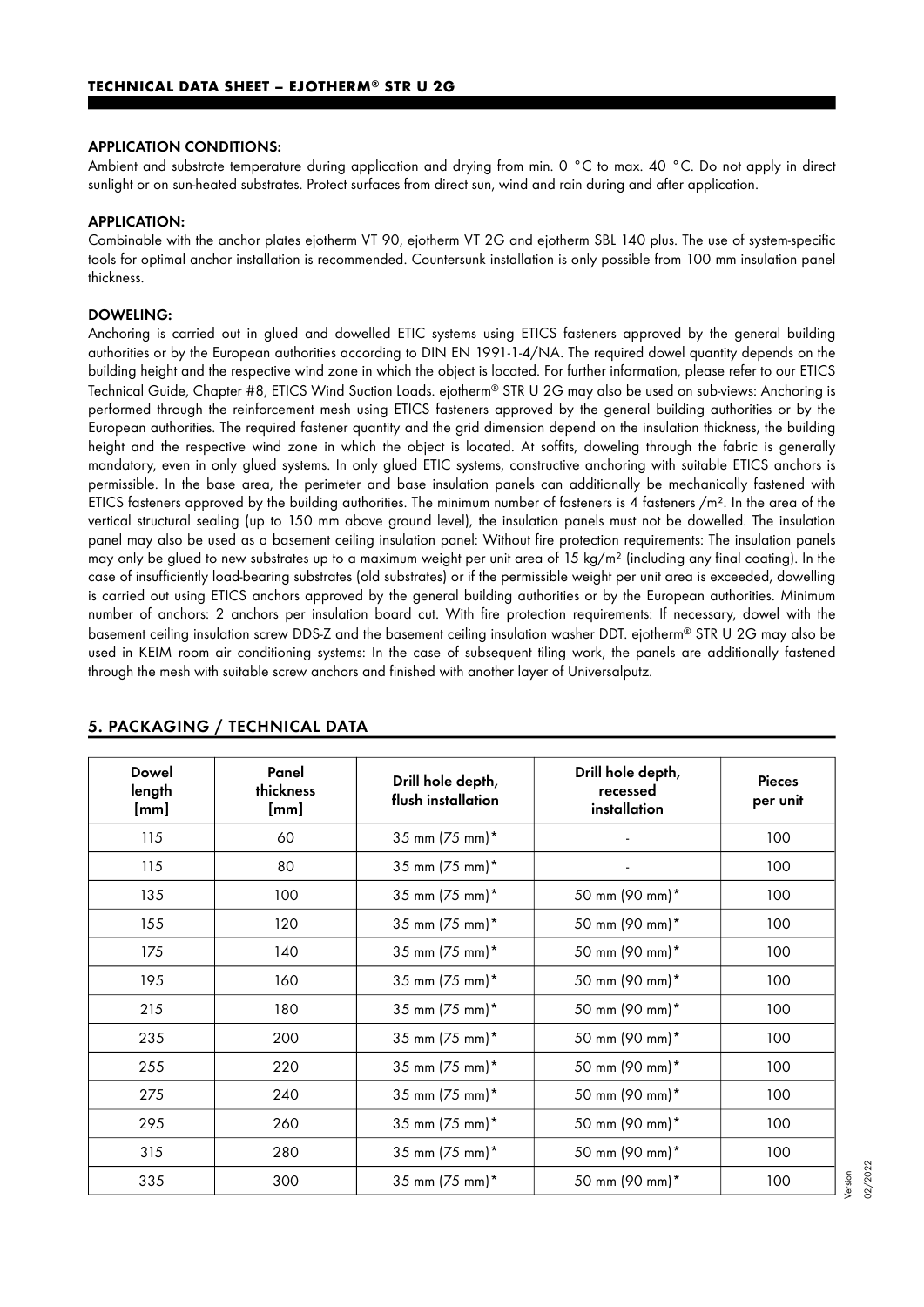#### **TECHNICAL DATA SHEET – EJOTHERM® STR U 2G**

| <b>Dowel</b><br>length<br>[mm] | Panel<br>thickness<br>[mm] | Drill hole depth,<br>flush installation | Drill hole depth,<br>recessed<br>installation | <b>Pieces</b><br>per unit |
|--------------------------------|----------------------------|-----------------------------------------|-----------------------------------------------|---------------------------|
| 355                            | 320                        | 35 mm (75 mm)*                          | 50 mm (90 mm)*                                | 100                       |
| 375                            | 340                        | 35 mm (75 mm)*                          | 50 mm (90 mm)*                                | 100                       |
| 395                            | 360                        | 35 mm (75 mm)*                          | 50 mm (90 mm)*                                | 100                       |
| 415                            | 380                        | 35 mm (75 mm)*                          | 50 mm (90 mm)*                                | 100                       |
| 435                            | 400                        | 35 mm (75 mm)*                          | 50 mm (90 mm)*                                | 100                       |
| 455                            | 420                        | 35 mm (75 mm)*                          | 50 mm (90 mm)*                                | 100                       |

## PACKAGING / TECHNICAL DATA ADDITIONAL INFORMATION:

\* Use category A, B, C, D, (E); standard values for new build substrates.

#### ORDER SIZE:

Order length of fastener = insulation material thickness + layer thickness of adhesive mortar + possibly existing thickness of old render + anchorage depth

#### ASSEMBLY TOOLS:

ejotherm® STR-tool 2GE ejotherm® STR-Bit TX30-M8 x 52 Torx Bit T 30 (lang)

#### RELATED PRODUCTS:

| <b>Product name</b>                  | Panel thickness [mm] | Pieces per unit | Type of container |
|--------------------------------------|----------------------|-----------------|-------------------|
| STR Stopfen                          |                      | 500             | carton            |
| STR-Rondelle EPS                     | ab 100 mm            | 100             | carton            |
| STR-Rondelle EPS grau                | ab 100 mm            | 100             | carton            |
| STR-Rondelle MW                      | ab 100 mm            | 100             | carton            |
| Dübelteller ejotherm VT 2G           | ab 100 mm            | 100             | carton            |
| Dübelteller ejotherm VT 90           |                      | 100             | carton            |
| Ejotherm STR Rondelle-MW             | ab 100 mm            | 100             | carton            |
| Ejotherm STR Rondelle-EPS<br>grau    | ab 100 mm            | 100             | carton            |
| Dübelteller ejotherm SBL 140<br>Plus |                      | 100             | carton            |

### 6. STORAGE

| max. storage time       | <b>Storage conditions</b>         |
|-------------------------|-----------------------------------|
| no maximum storage time | drv<br>protect against weathering |

### 7. DISPOSAL

EC WASTE CODE: Waste code: 17 09 04